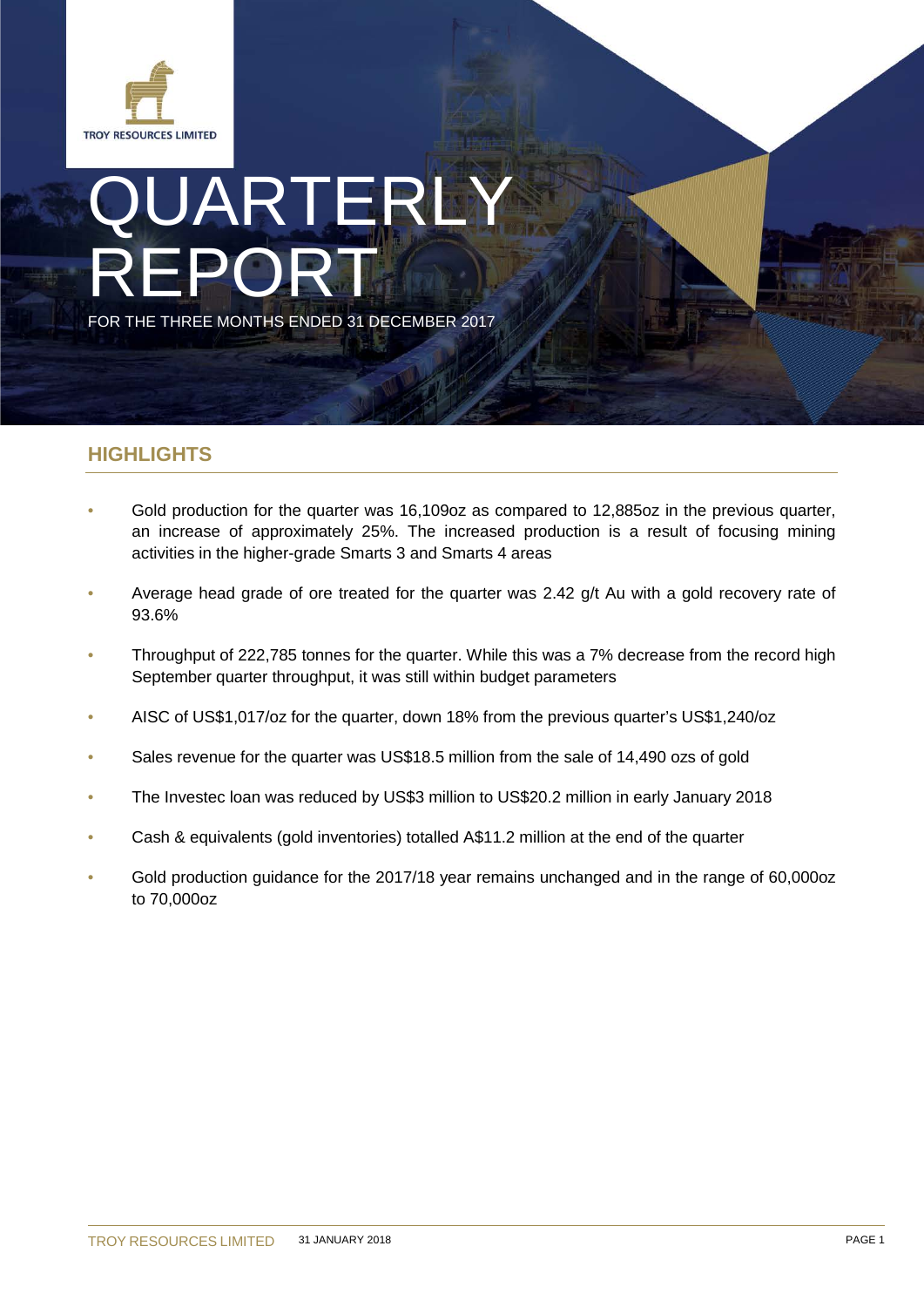

Commenting on the results, Troy's Chief Executive Officer and Managing Director, Mr Ken Nilsson, stated:-

*"As highlighted in our monthly updates to the market, the operating results from Karouni have continued to improve in line with budget and schedules. Mining will continue to focus heavily on the higher grade systems in Smarts which will result in a reduction of the high grade ore production within the current pit designs by around October 2018 at which time we will rely on production from Hicks together with lower volumes of ore from Smarts. Troy is currently looking at starting a program of re-optimisation of resources and reserves in view of actual mining costs experience and the increase in the price of gold since the last plan design was undertaken. In order to potentially increase the high-grade reserves in Smarts, Troy will undertake a series of additional RC holes focusing on Smarts 2 and 4.*

*"All-in-Sustaining-Costs for the quarter were US\$1,017/oz, down 18% as compared to US\$1,240/oz in the previous quarter.*

*"The decrease is primarily due to the increased production for the quarter and the benefit of the cost reduction campaigns undertaken over the last 6 months.*

*"Remedial work undertaken on Smarts 3 is essentially completed with only some minor work to be done to secure continuing safe access for mining. A study will commence shortly to look at the potential to continue mining beyond the current design utilising partial underground methods.*

*"The infill drilling at Spearpoint is ongoing following a slow start. We expect this drilling to be completed by mid-February. Results to date are in line with expectations and the potential to increase reserves remain. We expect to be able to start modelling the project once all the results are received towards the end of February.*

*"Once Spearpoint drilling is completed the next immediate target for infill drilling is Larkin.*

*"It should be noted that the production profile referred to above makes no allowance for any additional ounces from Spearpoint or Larkin, or any other near-mine targets not currently included in the current reserves calculation.*

*"The processing plant has continued to perform well and with the increase in depth we have a sharp and expected increase in sulphides with associated increase of coarse gold of up to 60%.*

*"Crushing and processing is still experiencing some issues with the very wet ores but this is now a standard feature of operating practice at Karouni.*

*"Pleasingly, Troy has now paid down the Investec debt by a further US\$3 million. With the increase in production comes an increase in cash flow so that we are now in a better position to reduce outstanding creditors going forward. The operation is obviously also seeing the benefit of the lower strip ratio in Smarts which will reduce the pressure on mining. We are maintaining ore stockpiles at above 100,000t.*

*"So, in conclusion, the December quarter has confirmed the planned and predicted increase in cash*  flow, better overall performance, debt reduction and steady increase in gold production.

*"Focus on cost control will remain a strong activity moving ahead.*

*"Safety and environmental performance remain on track to conform to world best practise and, as at today, the overall project has operated in excess of 165 days without a lost time injury. Notably the mining department has achieved more than one year free of lost time injuries."*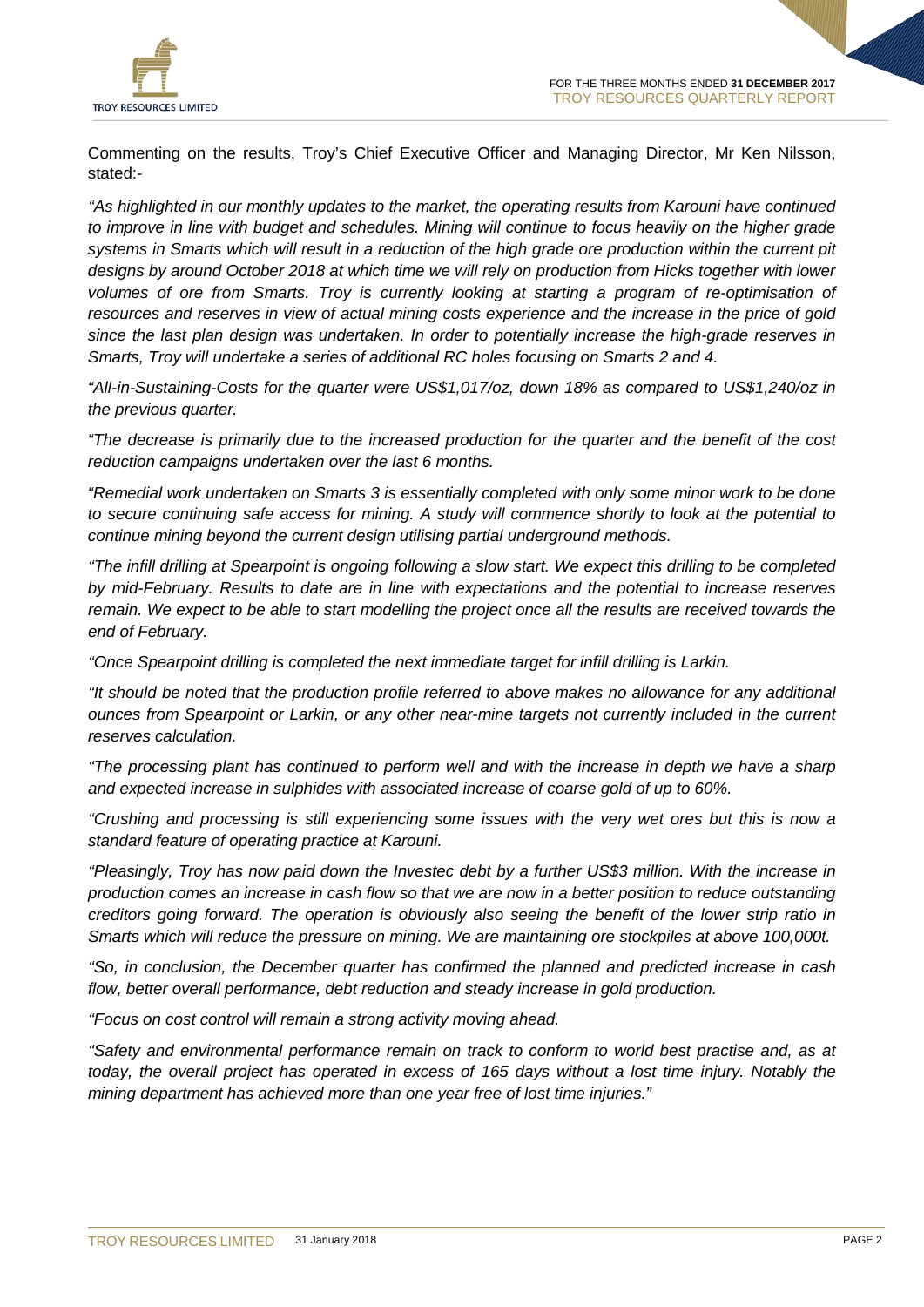

# **OPERATIONS**

## **KAROUNI, GUYANA** (Troy 100% through Troy Resources Guyana. Inc.)

## **Results Summary**

A summary of key operational parameters at Karouni for the December quarter, the year-to-date and the two previous quarters is set out in the following table:-

| <b>Operations</b>                  | <b>June 2017</b><br>Quarter | September 2017<br>Quarter | December 2017<br>Quarter | 6 months to<br>December 2017 |
|------------------------------------|-----------------------------|---------------------------|--------------------------|------------------------------|
| <b>Being Open Pit Mining</b>       |                             |                           |                          |                              |
| Total mined (t)                    | 1,495,685                   | 1,988,435                 | 1,519,308                | 3,507,743                    |
| Ore Mined (t)                      | 183,405                     | 276,915                   | 277,177                  | 554,092                      |
| Mine Grade (g/t)                   | 2.15                        | 1.72                      | 2.74                     | 2.23                         |
| <b>Mill Production</b>             |                             |                           |                          |                              |
| Processed (t)                      | 196,765                     | 238,646                   | 222,785                  | 460,431                      |
| Head Grade Gold (g/t)              | 2.54                        | 1.84                      | 2.42                     | 2.12                         |
| Recovery Gold (%)                  | 95.9                        | 91.3                      | 93.6                     | 92.4                         |
| Gold Produced (oz.)                | 15,411                      | 12,885                    | 16,109                   | 28,994                       |
| Gold Sold (oz.)                    | 17,328                      | 12,771                    | 15,385                   | 28,156                       |
| Cash Cost (US\$/oz.)               | 881                         | 1,005                     | 832                      | 903                          |
| AISC (US\$/oz.)                    | 1,208                       | 1,240                     | 1,017                    | 1,107                        |
| Gold Price Realised (US\$/oz.) (1) | 1,255                       | 1,274                     | 1,276                    | 1,275                        |

#### **Table 1: Quarterly and YTD Production & Costs Summary**

(1) Before impact of hedging.

During the quarter, 222,785 tonnes of ore were processed at an average grade of 2.42 g/t, reflecting a 7% decrease in tonnes milled which was more than offset by a 32% increase in grade milled. While the throughput represented a 7% decrease from the record high September quarter throughput, it was still within budget parameters. In December, only 68,000 tonnes were milled, accounting for the majority of the shortfall. The shortfall in December's tonnes milled related primarily to unscheduled maintenance activities including a partial mill reline. Recovery for the quarter increased to 93.6%.

During the quarter, a total of 1,519,000 tonnes of material were mined, including 277,000 tonnes of ore at an average grade of 2.74 g/t. The decrease in tonnes generally reflects the anticipated changes in mining according to the FY 2018 Budget. Mining activities focused on the high-grade areas of Smarts 3 and Smarts 4. There was minimal ore production from the Hicks pits, but stripping continued in these areas during the quarter.

As at 31 December 2017, stockpiles of ROM and crushed ore encompassed 115,646 tonnes at an average grade of 1.48g/t.

Gold production from Karouni for the quarter was 16,109ozs compared to 12,885ozs in the previous quarter, with some 3,224 ounces or 25% increase over the September quarter.

The increased gold production in the quarter was a result of the Company having gained access to higher grade material from Smarts 3 and 4 ore bodies. Mining of the lower grade Hicks deposits only amounted to approximately 5% of the total ore mined during the quarter.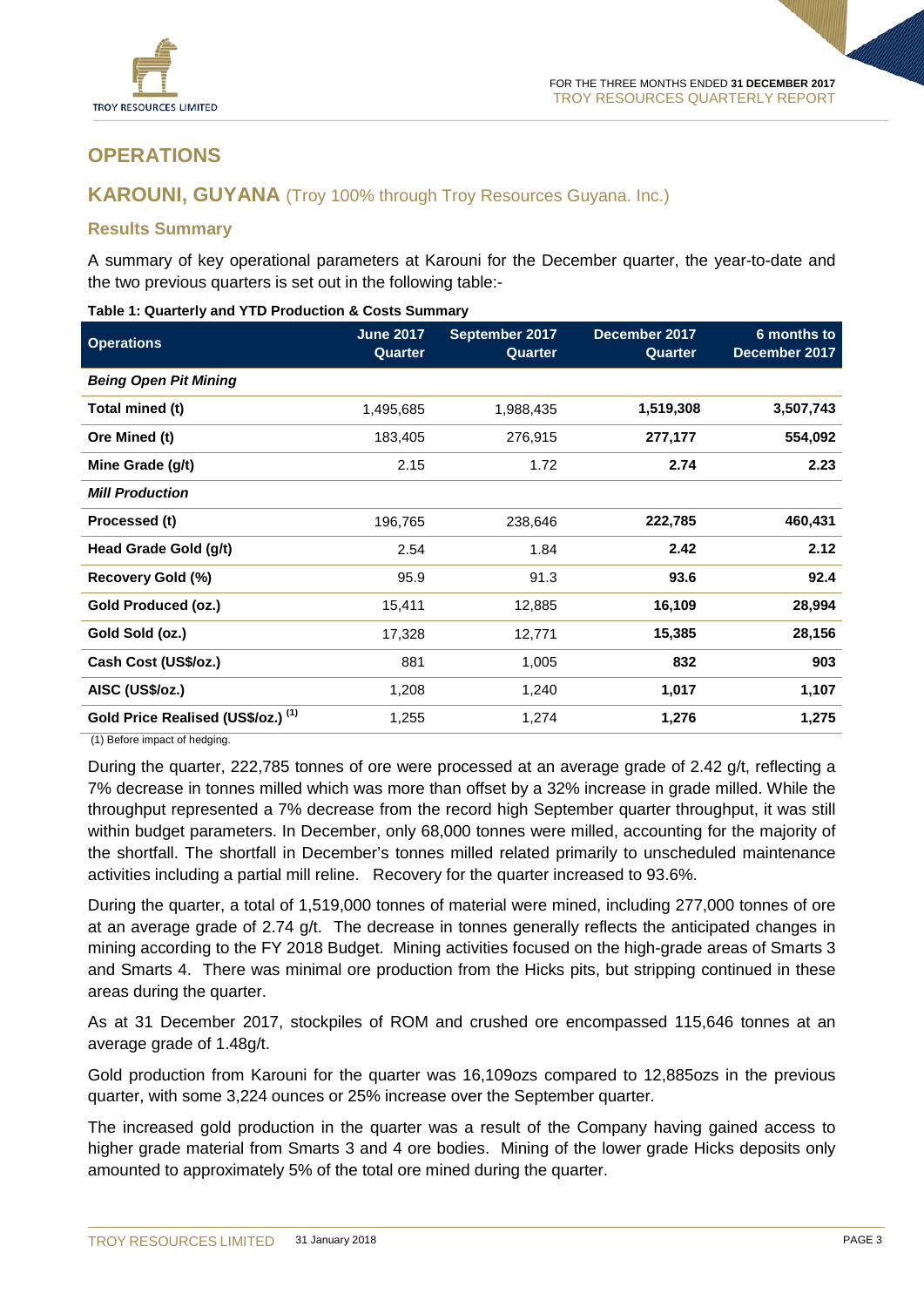

During the quarter, the Company's C1 operating costs were US\$832/oz, down 17% as compared to US\$1,005/oz in the previous quarter.

All-in-Sustaining-Costs ("AISC**"**) for the December quarter were US\$1,017/oz, down 18% as compared to US\$1,240/oz in the previous quarter.

The decrease in unit operating costs is primarily due to the increased production for the quarter and the benefit of the cost reduction campaign undertaken over the last 6 months.

Gold sold for the quarter was 14,490oz with an increase in gold at refinery due to the Christmas holiday period.

A more detailed breakdown of costs is set out in the following table:-

#### **Table 2: Quarterly and YTD Cash Costs**

|                                            | <b>June 2017</b><br>Quarter | September 2017<br>Quarter | December 2017<br>Quarter | <b>6 Months to</b><br>December 2017 |
|--------------------------------------------|-----------------------------|---------------------------|--------------------------|-------------------------------------|
|                                            | US\$/oz                     | US\$/oz.                  | <b>US\$/oz.</b>          | US\$/oz                             |
| <b>C1 Cash Cost</b>                        | 881                         | 1,005                     | 832                      | 903                                 |
| Refining and transport costs               | 5                           | 5                         | 4                        | 4                                   |
| Reclamation and remediation – amortisation | 6                           | 7                         | 6                        | 6                                   |
| Royalties                                  | 129                         | 105                       | 107                      | 105                                 |
| Insurance                                  | 17                          | 21                        | 16                       | 18                                  |
| Exploration - sustaining                   | 68                          | 18                        | 7                        | 12                                  |
| Corporate general and administration costs | 48                          | 72                        | 41                       | 54                                  |
| Capital equipment                          | 52                          | 7                         | 4                        | 5                                   |
| <b>All-In Sustaining Cost (AISC)</b>       | 1,208                       | 1,240                     | 1,017                    | 1,107                               |

## **Health and Safety**

During the quarter, the site worked approximately 389,000 man-hours with zero lost time injuries. As of December 31, there has been 136 days without a lost time injury, a site record.

Safety performance continues to improve on the basis of the industry standard Total Recordable Injury Frequency Rate ("TRIFR"). TRIFR at the end of the quarter was 6.2, down from 7.4 for the previous quarter.

These results are a strong endorsement of the Company's efforts to achieve an accident-free work environment.

## **Environment**

No reportable environmental incidents occurred during the quarter in accordance with the Guyanese Environmental Protection Authority guidelines. Routine water and noise sampling did not show any significant anomalies.

All permits and licenses are up to date and the Company is in full compliance with its ongoing requirements.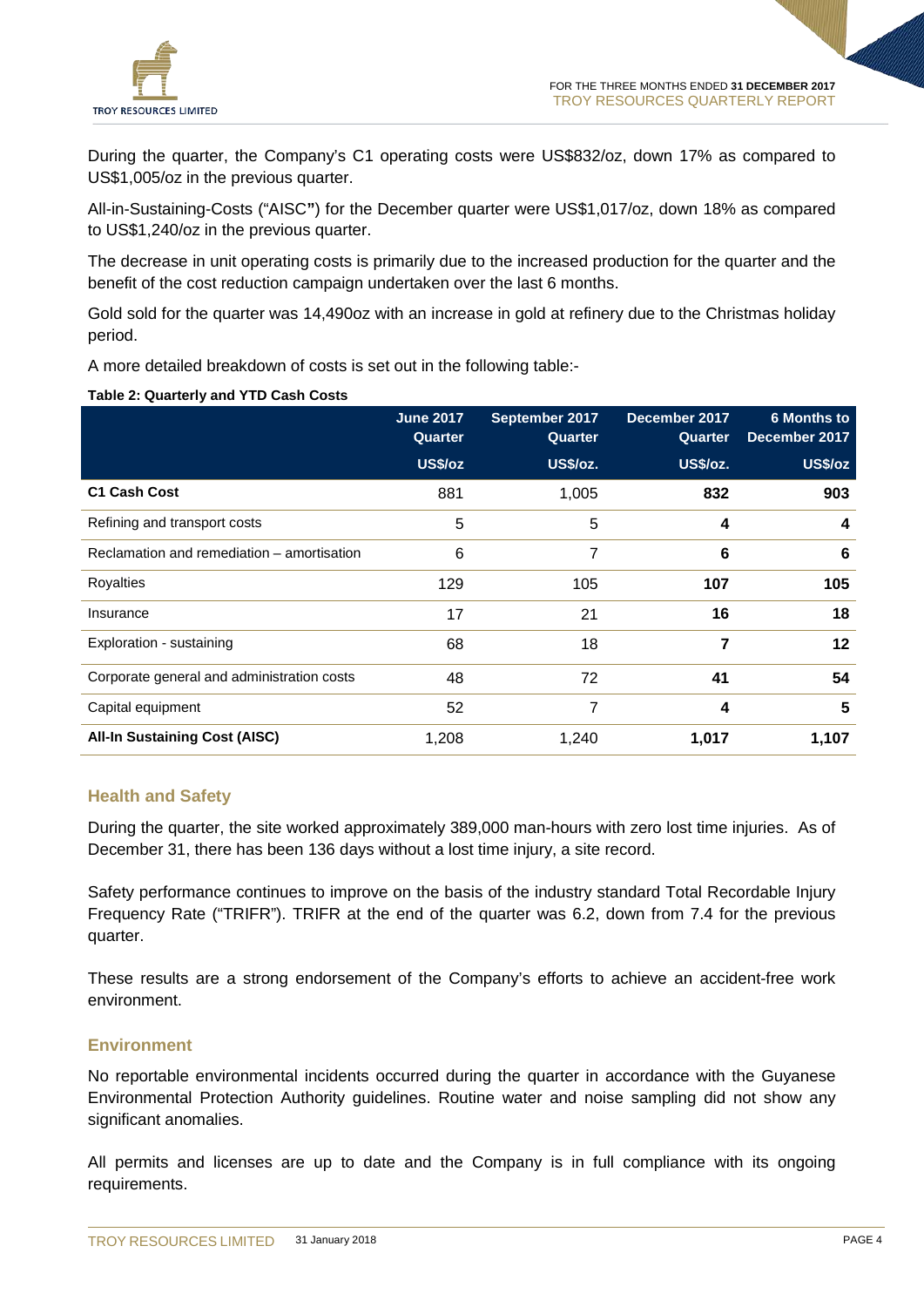

During the quarter, the Company completed a bio-diversity study with another study being conducted next quarter.

The Company has continued to work on its reclamation efforts whereby native plant specimens are collected with the help of workers from the local indigenous community and several test plots planted.

## **Community**

The Company continues to work closely with the local Amerindian community and participates in local heritage activities. In addition members of the community are engaged in company activities on a semi regular basis providing additional labour as required and performing specific tasks. Troy also continues to provide assistance to the children going to school in other areas.

Employment from members of the local Amerindian community has increased as part of Troy's commitment.

# **CASPOSO, ARGENTINA** (Troy 30% - Austral Gold Limited (ASX:AGD) (Manager) 70%)

## **Results Summary**

A summary of key operational parameters at Casposo for the December quarter, the year-to-date and the two previous quarters is set out in the following table.

## **Table 3: Casposo Quarterly and YTD Production & Costs Summary**

|                               | <b>June 2017</b><br>Quarter | <b>September</b><br>2017 Quarter | <b>December</b><br>2017 Quarter | 6 months to<br>December 2017 |
|-------------------------------|-----------------------------|----------------------------------|---------------------------------|------------------------------|
| Ore processed (t)             | 65,124                      | 65,481                           | 59,942                          | 125,423                      |
| Grade (g/t Au)                | 2.4                         | 2.4                              | 2.9                             | 2.64                         |
| Grade (g/t Ag)                | 224                         | 272                              | 332                             | 301                          |
| Gold recovery (%)             | 89%                         | 92%                              | 91%                             | 92%                          |
| Silver recovery (%)           | 86%                         | 86%                              | 88%                             | 87%                          |
| Gold produced (oz.)           | 4,360                       | 4,396                            | 5,544                           | 9,940                        |
| Silver produced (oz.)         | 374,583                     | 505,514                          | 517,125                         | 1,022,639                    |
| C1 Cash cost (US\$/oz. Au Eq) | 981                         | 930                              | 918                             | 923                          |
| AISC (US\$/oz Au_Eq)          | 1,311                       | 1,043                            | 1,145                           | 1,100                        |

Troy currently holds a 30% equity interest in Casposo but does not receive any direct share of production or contribute to costs during Austral's earn-in period.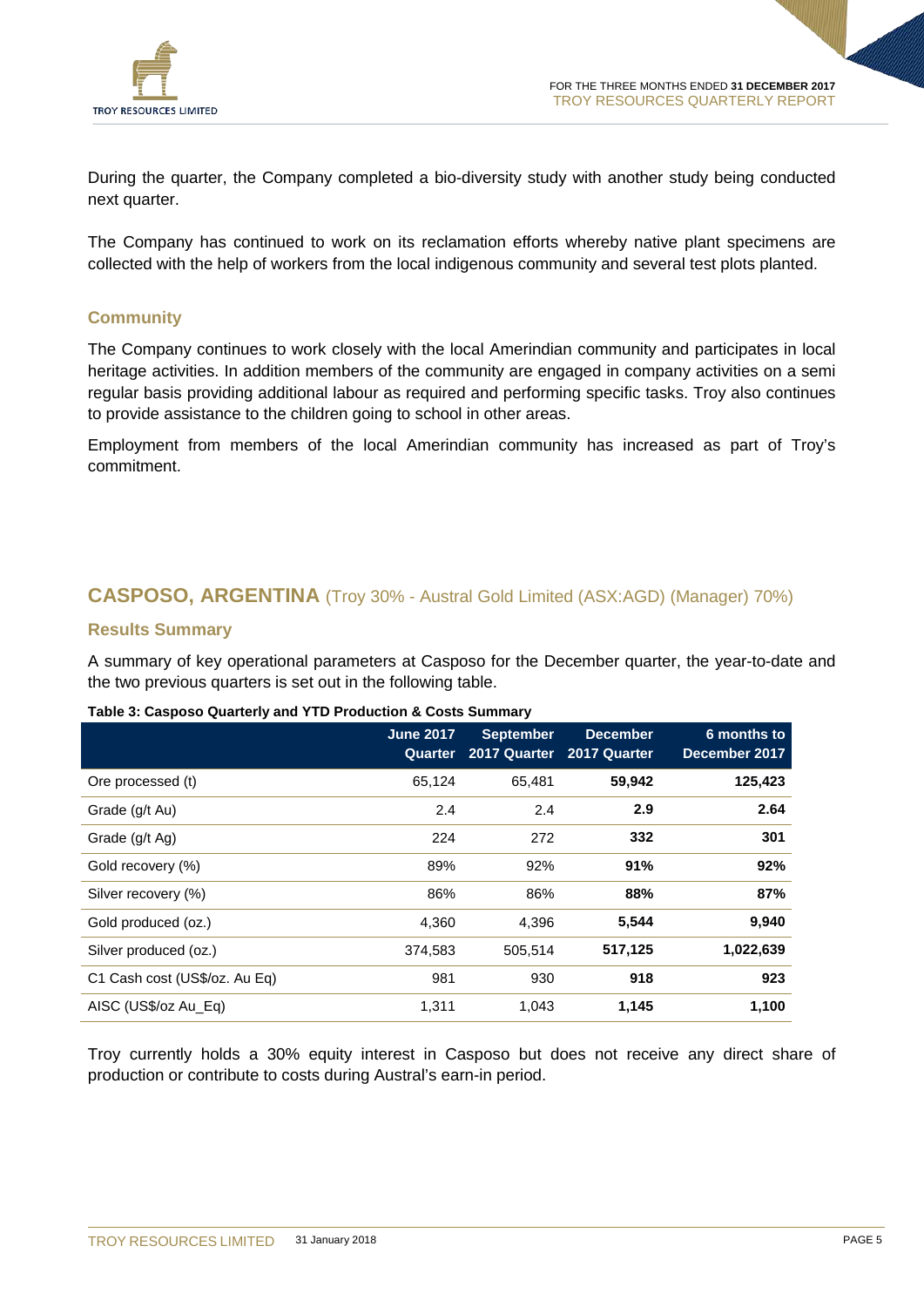

# **EXPLORATION**

# **KAROUNI, GUYANA** (Troy 100% through Troy Resources Guyana Inc.)

Exploration recommenced in the December quarter focusing on infill drilling at the Spearpoint target, located approximately 350m north of the processing plant (Refer Figure 1). The Spearpoint drilling is testing the southeast extension of the Smarts Shear Zone for grade and continuity. Historical drilling confirmed the continuation of the Smarts Shear Zone with several high-grade gold intercepts as previously reported in 2012 and 2014.

Spearpoint lies on the south east extension of the Smarts ore bodies along the Smarts main shear within a previously framework drilled strike length of approximately 800m. (Refer to Figure 1 below).



**Figure 1: Potential Near Mine Drilling Targets**

The initial reverse circulation ("RC") drilling program consists of approximately 30 RC drill holes with a targeted depth ranging from 45m to 120m. The drilling orientation is a combination of holes perpendicular to stratigraphy on the main shear zone to the northeast and east-west direction to target for possible north-south vein gold mineralisation found in Smarts. The program is designed to test about 650m of strike extension of the Smarts Shear zone.

Drilling commenced in December due to a slow start up and the Christmas break. A total of 11 RC drill holes totalling 731 meters were completed to the end of the quarter. During the drilling, mechanical issues with the drill rig resulted in failure to reach the target depth on some holes and these had to be abandoned early and that a "no significant result" description on the table of results is not necessarily indicative of a lack of mineralisation.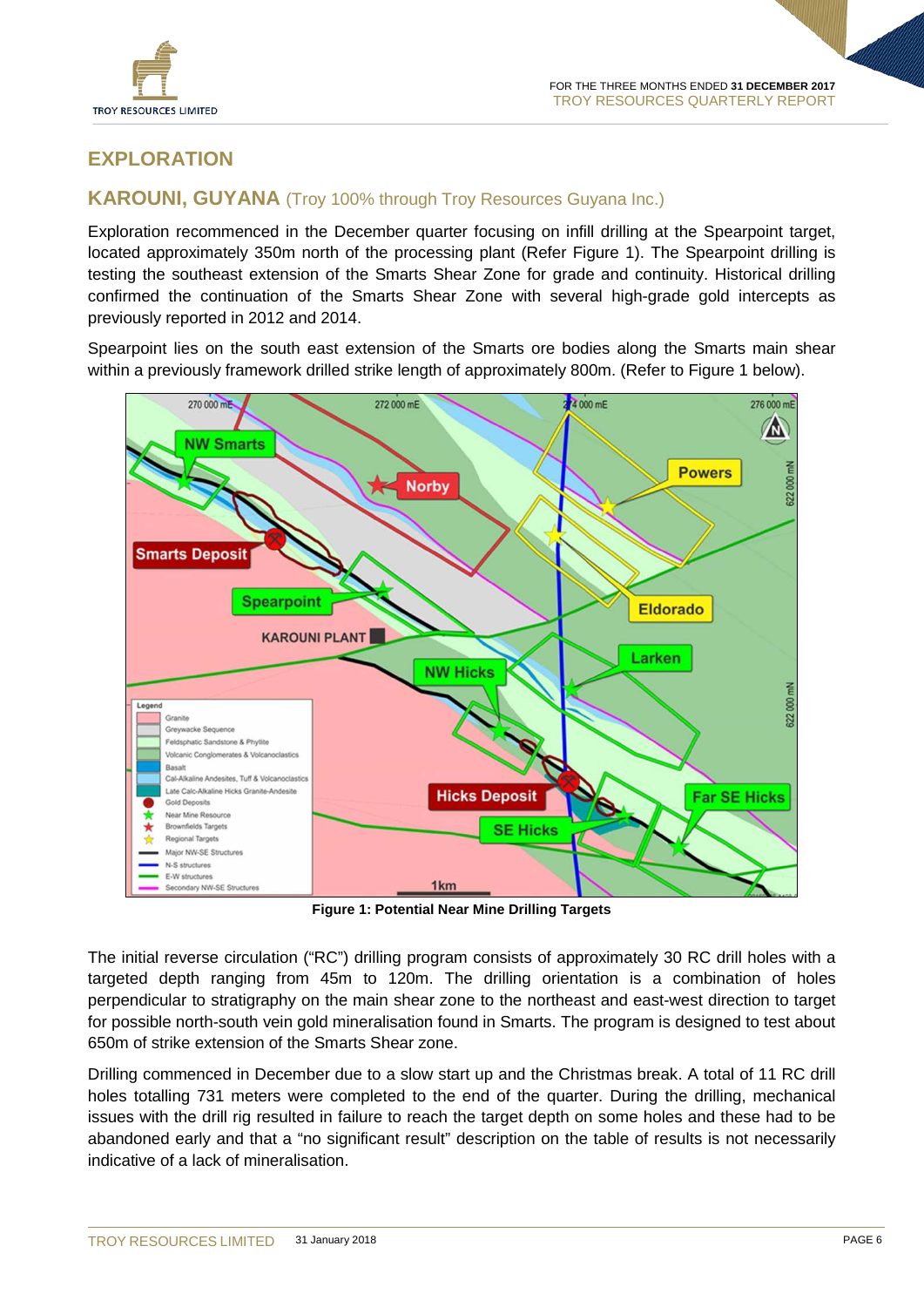

The drilling commenced on the southeast end of the Spearpoint prospect and is progressing towards the northwest where historically wider zones and higher grades were intercepted.

Drill hole assays received to date are detailed in Table 4 below:-

| Table 4: Spearpoint Target Drilling - Summary Of Results |                |                        |                         |              |                |            |                                                                                                                                         |
|----------------------------------------------------------|----------------|------------------------|-------------------------|--------------|----------------|------------|-----------------------------------------------------------------------------------------------------------------------------------------|
| Hole                                                     | Easting<br>(m) | <b>Northing</b><br>(m) | <b>Elevation</b><br>(m) | Depth<br>(m) | <b>Azimuth</b> | <b>Dip</b> | <b>Gold Assay Intervals</b><br>(Metres at $g/t$ gold) <sup>1</sup>                                                                      |
| <b>SRC811</b>                                            | 271984         | 620993.6               | 96.02                   | 66           | 35             | -60        | 3m at 3.56q/t gold from 33m                                                                                                             |
| <b>SRC812</b>                                            | 271970.5       | 620972.1               | 95.5                    | 94           | 35             | -60        | 1m at 1.09g/t gold from 46m, and<br>4m at 7.75g/t gold from 59m, and<br>2m at 1.38g/t gold from 72m, and<br>1m at 1.73q/t gold from 79m |
| <b>SRC813</b>                                            | 271886         | 621070.3               | 77.7                    | 43           | 35             | -60        | <b>NSR</b>                                                                                                                              |
| <b>SRC814</b>                                            | 271892.7       | 621048.4               | 79.8                    | 25           | 90             | $-55$      | Hole abandoned, NSR                                                                                                                     |
| SRC814A                                                  | 271890.56      | 621048.24              | 79.23                   | 79           | 89             | $-55$      | 2m at 1.3g/t gold from 39m                                                                                                              |
| <b>SRC815</b>                                            | 271899.01      | 621039.63              | 81.3                    | 49           | 35             | $-55$      | Hole abandoned. NSR                                                                                                                     |
| SRC815A                                                  | 271898.03      | 621039                 | 81.04                   | 41           | 35             | $-55$      | Hole abandoned, NSR                                                                                                                     |
| SRC815B                                                  | 271897.16      | 621037.57              | 81.19                   | 67           | 35             | $-55$      | 1m at 4.08g/t gold from 41m, and<br>2m at 2.16q/t gold from 56m                                                                         |
| <b>SRC816</b>                                            | 271906.93      | 620990.28              | 86.07                   | 115          | 33             | $-55$      | 2m at 0.89g/t gold from 83m, and<br>2m at 1.81g/t gold from 103m, and<br>1m at 4.45q/t gold from 109m                                   |
| <b>SRC817</b>                                            | 271921.94      | 621017.17              | 85.53                   | 73           | 35             | $-55$      | 2m at 4.79g/t gold from 39m, and<br>3m at 1.63g/t gold from 45m, and<br>3m at 2.82q/t gold from 51m                                     |
| <b>SRC818</b>                                            | 271899.03      | 620989.05              | 85.2                    | 79           | 35             | $-55$      | 1m at 3.43g/t gold from 48m, and<br>1m at 3.63q/t gold from 76m                                                                         |

#### **NSR: No Significant Assay Results**

*Additional notes to Table 4 above:*

- *1. Intervals calculate at a cut-off grade 0.5g/t gold with a maximum of 2m internal dilution*
- *2. Intercepts are not true widths.*
- *3. All holes are Reverse Circulation (RC) Drill Holes.*
- *4. All reported intersections assayed at 1m sampled downhole intervals.*
- *5. Mineralised intervals reported as weighted averages.*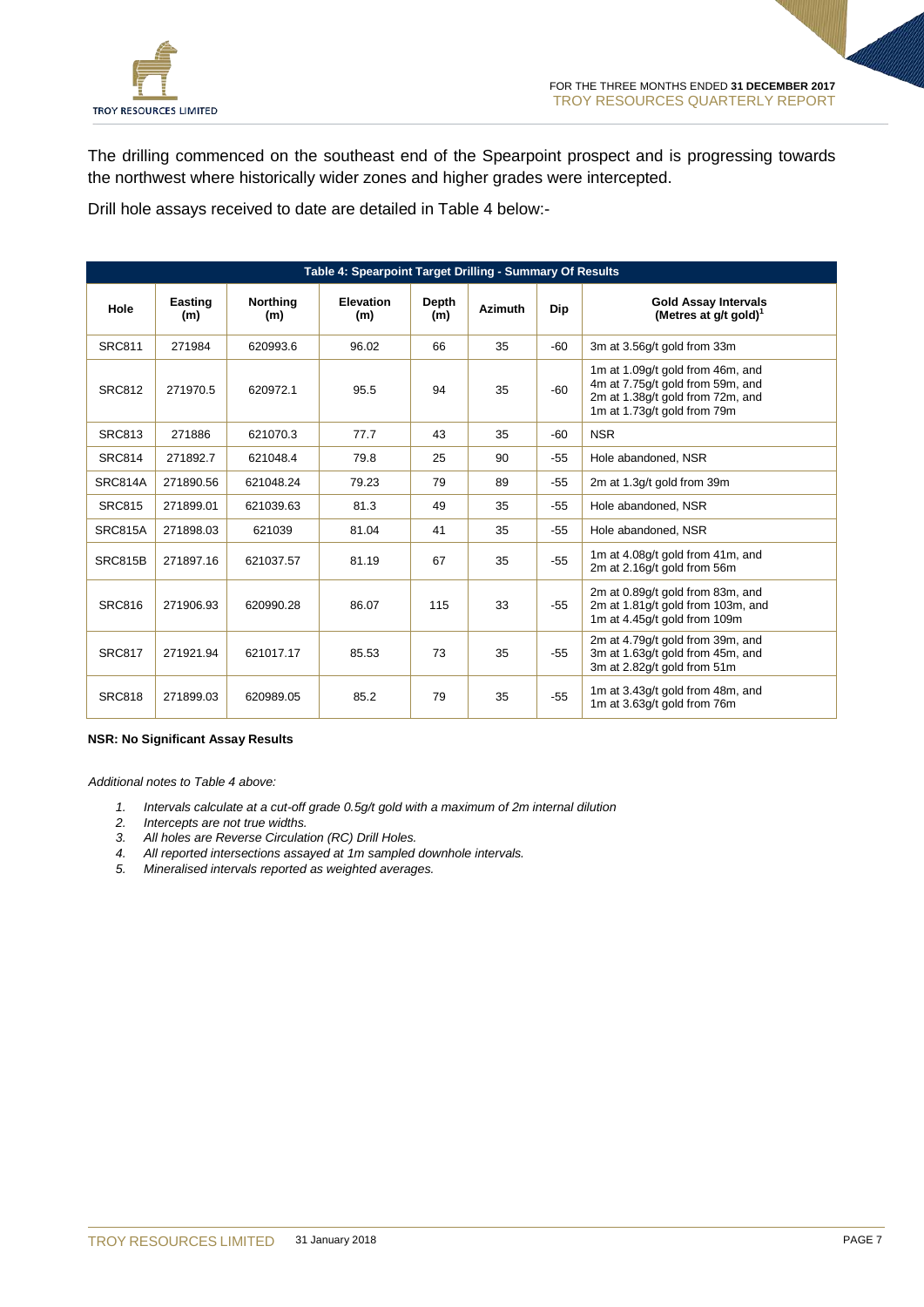



**Figure 2: Results Spearpoint Drilling**

To date, the overall drilling confirms the existence of the Smarts Shear Zone with narrow, but highgrade intercepts. The drilling intersected the same stratigraphy found in Smarts with sediments in the hanging and footwall, two shear zones and mafics (basalts/ dolerite) between the shears. The coarser mafics show intensive pyrite alteration.



**Figure 3: Section view SRC811 and SRC812 ("Blue" is planned drill hole)**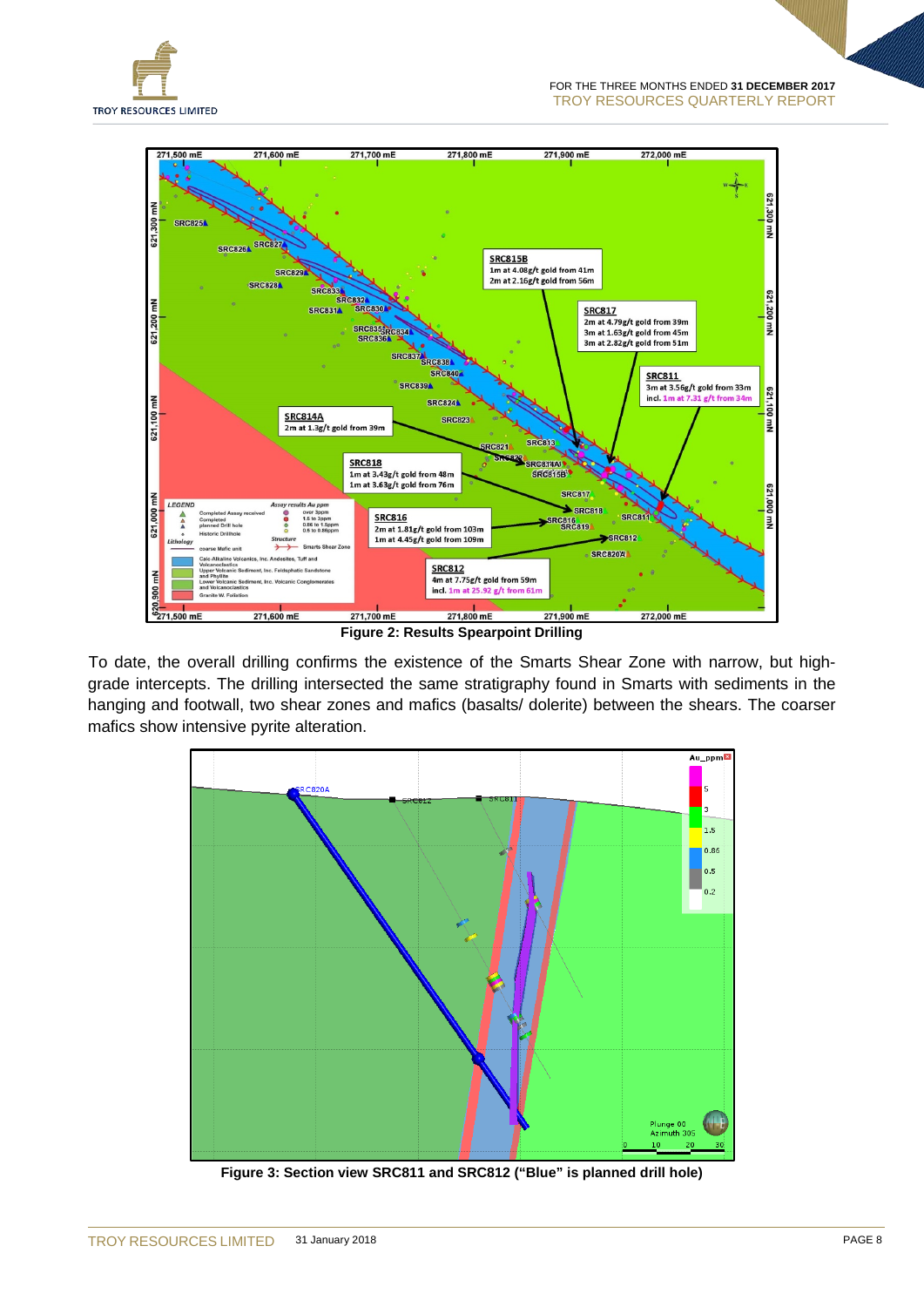

# **FINANCIAL INFORMATION**

At the end of the quarter, the Company had total liquidity of \$11.2 million, including available cash of \$3.0 million and gold inventories at market value of \$8.2 million including 1,075 ozs (US\$1.4m) at the refinery. This does not take into account the debt repayment of US\$3 million made to Investec in early January 2018.

Key movements in cash flow are illustrated in Figure 5 below.



*Notes:*

- *1. Key movements - unaudited*
- *2. Liquid assets include cash, gold doré and GIC at market value*

# **Debt Facility**

The Company repaid US\$3 million of its Debt Facility with Investec in early January 2018. The loan balance post this repayment is US\$20.192 million.

# **Hedging**

A summary of the Company's gold hedging positions at 31 December 2017 is set out in the table below.

| Table 5: Gold Hedging Position as at 31 December 2017 |          |            |
|-------------------------------------------------------|----------|------------|
| <b>Settlement Period</b>                              | Gold oz. | US\$/oz.   |
| March Qtr. 18                                         | 9,000    | \$1,183,65 |
| June Otr. 18                                          | 9.000    | \$1,183.65 |
| Sept Qtr. 18                                          | 9,000    | \$1,183,65 |
| Dec Qtr. 18                                           | 13,000   | \$1,233.34 |
| <b>TOTAL</b>                                          | 40,000   | \$1,199.80 |

**Table 5: Gold Hedging Position as at 31 December 2017**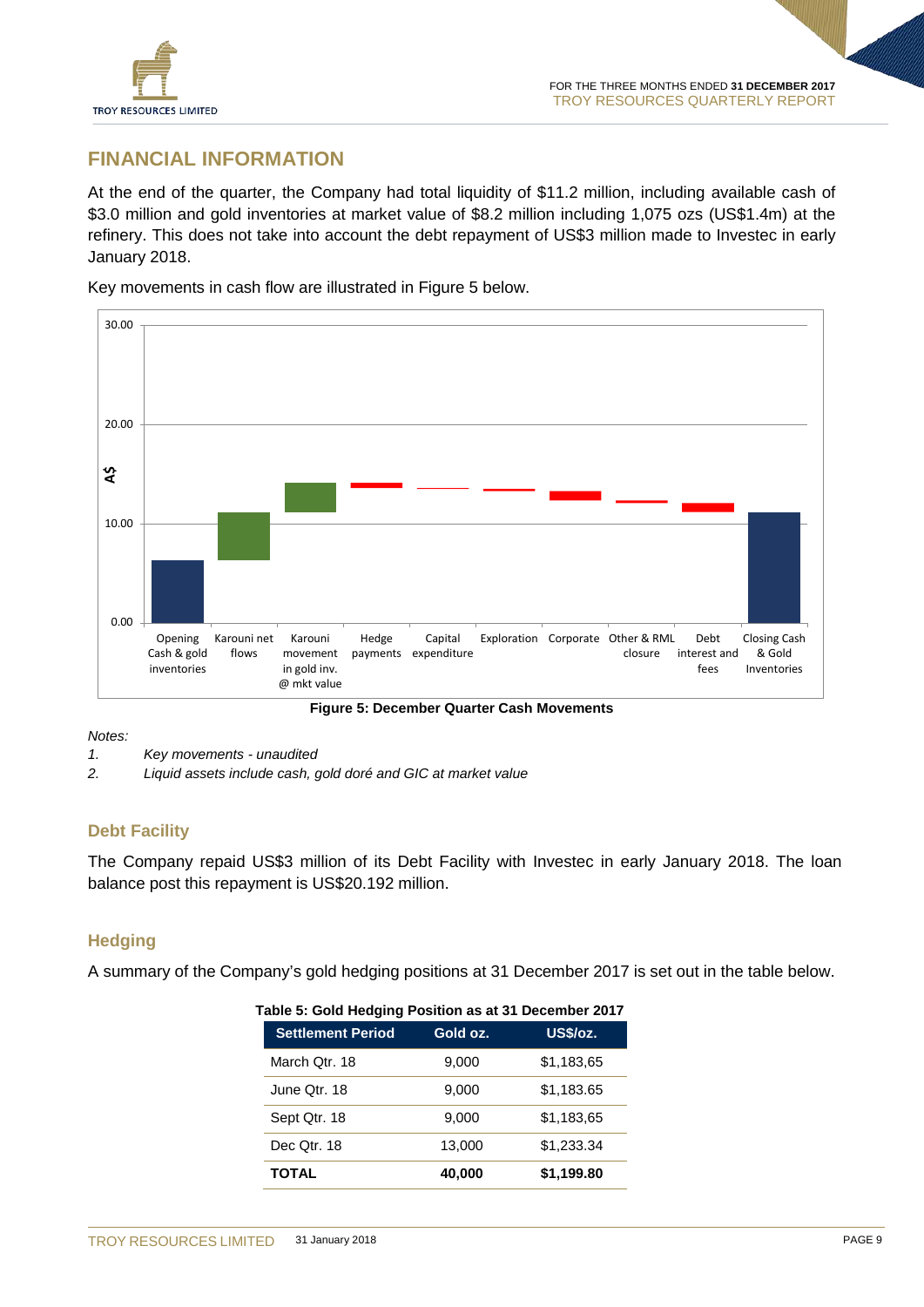

## **Exploration Expenditure**

Exploration expenditure incurred during the quarter was A\$0.3 million.

## **Capital Expenditure**

Expenditure incurred in relation to the plant and equipment and sustaining capital at Karouni during the quarter was A\$0.1 million.

# **CORPORATE**

### **Board and Management**

During the last quarter, a substantial shareholder requisitioned a general meeting of the Company's shareholders with resolutions to remove Mr Stern and Mr Jones as Directors of the Company, and to have three of its nominees elected to the Board.

That general meeting was held on 10 October 2017. None of the resolutions were passed with the result that Mr Stern and Mr Jones remain as Directors.

The Company held its Annual General Meeting on 27 November 2017 with Mr Stern being re-elected as a director.

## **Capital Structure**

| <b>Issued Capital (as at 31 December)</b>                   |             |
|-------------------------------------------------------------|-------------|
| <b>Ordinary Shares</b>                                      | 459.543.474 |
| Options (\$0.18 exercise price; final expiry 20 April 2019) | 27,780,000  |

On 20 December 2017, the last 141,000 Employee Share Appreciation Rights (Rights) expired unexercised and hence the Company currently has no Rights on issue.

For further information please contact:

**Gerry Kaczmarek**, CFO and Company Secretary T: +61 8 9481 1277 | E: [troy@troyres.com.au](mailto:troy@troyres.com.au)

**Ken Nilsson**, CEO and Managing Director T: +61 8 9481 1277 | E: [troy@troyres.com.au](mailto:troy@troyres.com.au)

## **Directors**

**Peter Stern**, Non-Executive Chairman **Ken Nilsson**, CEO and Managing Director **John Jones**, Non-Executive Director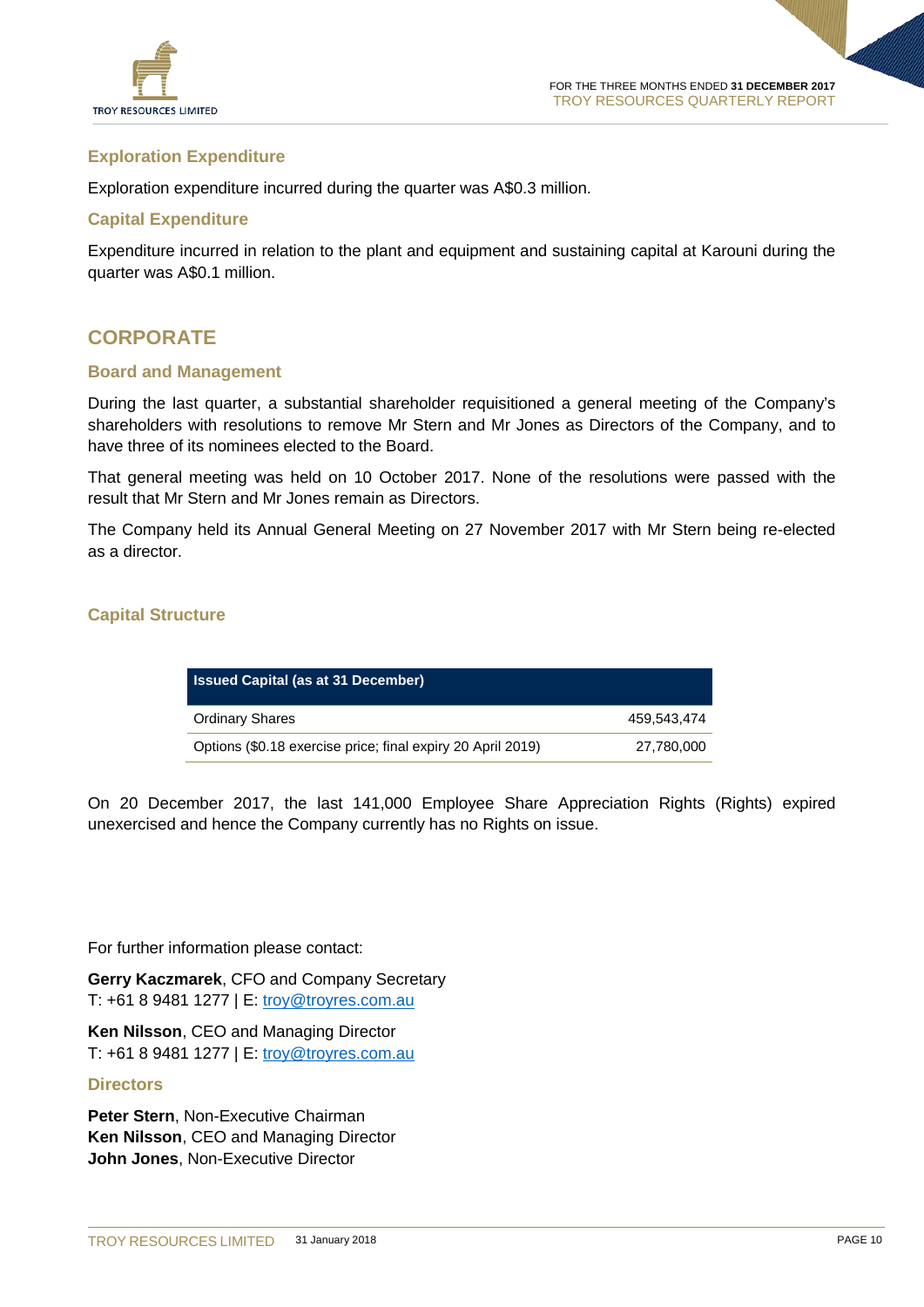

#### *Competent Person's Statements***.**

*The scientific and technical content of this release that relates to Exploration Results for the Karouni project has been prepared by, or under the supervision of A.E. Olson, FAusIMM and Carolina Milla, P. Eng., and has been reviewed and approved by Mr. Olson and Ms. Milla. Ms Milla is a Geologist and Member of APEGA, the Association of Professional Engineers and Geoscientists of Alberta, and a Professional Engineer in Alberta - Canada. Mr. Olson is a mining engineer and a Fellow of the Australian Institute of Mining and Metallurgy. Mr. Olson is a consultant to the Company and Ms. Milla is an employee of the Company. Both Mr. Olson and Ms. Milla are a "competent person" for the purposes JORC Code and of National Instrument 43-101, Standards of Disclosure for Mineral Projects. Both Mr. Olson and Ms. Milla have sufficient experience in deposits of this nature.* 

*The Company confirms that it is not aware of any new information or data that materially affects the information included in the original market announcements relating to the drill results or geophysical review and that all material assumptions and technical parameters underpinning the drill results and geophysical review in the relevant market announcement continue to apply and have not materially changed. The Company confirms that the form and context in which the Competent Person's findings as presented here have not been materially modified from the original market announcement.*

#### *QA/QC*

*As part of the Company's Quality Assurance and Quality Control procedures (QA/QC) the Company reviews results from Certified Standard Reference materials (CRSM or Standards), which are inserted at a rate of 5 per 100 samples. Within the results disclosed herein there were no samples with results outside of the recommended tolerances for the standards. In Troy's drill programs, the RC*  sample is collected at the rig using a three-tier riffle splitter. One sample every metre is sent to Actlabs in Georgetown for sample *preparation and assaying.* 

*The remaining half of the RC sample is kept at the Company core shack for future assay verification, or any other further investigation. Assays within intervals below the 0.005 g/t detection limit for Au were given a zero value. All drill samples were prepared, screened, and assayed by Actlabs in Georgetown using standard fire assay AAS finish. Gold assays over 10.0 g/t Au, were re*‐*assayed and completed with a gravimetric finish.* 

*QA/QC included the insertion and continual monitoring of numerous standards, blanks and duplicates into the sample stream, at random intervals within each batch. In total the QA/QC samples comprise 15% of the total samples analyses.*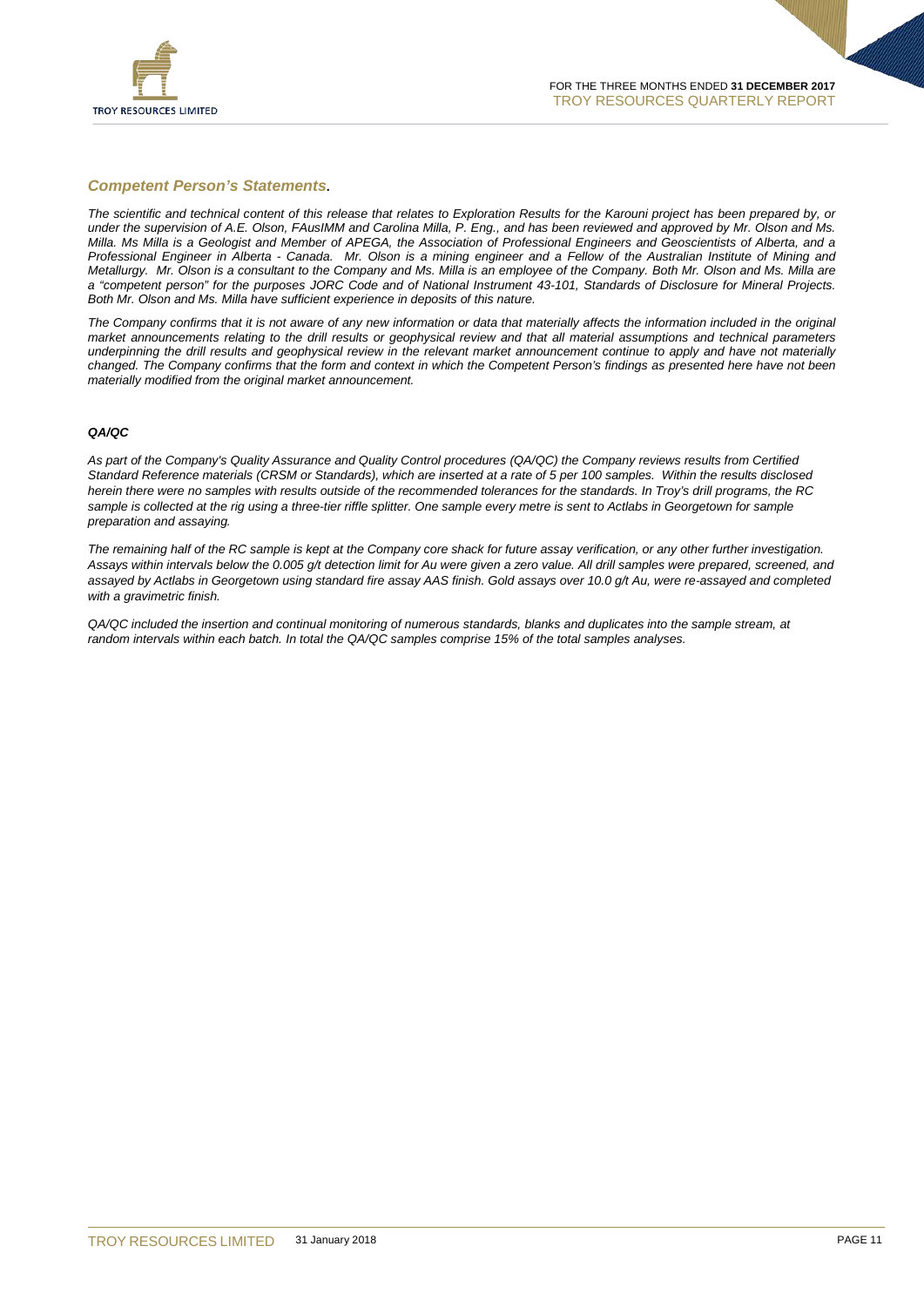

# **Appendix 1: JORC Table**

|                           | <b>Guyana Karouni Section 1: Sampling Techniques and Data</b>                                                                                                                                                                                                                                                                                                                                                                                                                                                                                                                                                                                                                                                                                                                                                                                                                                                                                                                                                                                                                                                                                                       |                                                                                                                                                                                                                                                                                                                                                                                                                                                                                                                                                                                                                                                                                                                                                                                                                                                                                                                                                                                                                                                                                                                                                                                                                                                                                                                                                                                                                                                                                                                                                                                                                                                                                                                                                                                                                                                                                                                                                                                                                                                                                                                                                                                                                                                                                                                                                                                                                                                                                                                                                                                                                                                |  |
|---------------------------|---------------------------------------------------------------------------------------------------------------------------------------------------------------------------------------------------------------------------------------------------------------------------------------------------------------------------------------------------------------------------------------------------------------------------------------------------------------------------------------------------------------------------------------------------------------------------------------------------------------------------------------------------------------------------------------------------------------------------------------------------------------------------------------------------------------------------------------------------------------------------------------------------------------------------------------------------------------------------------------------------------------------------------------------------------------------------------------------------------------------------------------------------------------------|------------------------------------------------------------------------------------------------------------------------------------------------------------------------------------------------------------------------------------------------------------------------------------------------------------------------------------------------------------------------------------------------------------------------------------------------------------------------------------------------------------------------------------------------------------------------------------------------------------------------------------------------------------------------------------------------------------------------------------------------------------------------------------------------------------------------------------------------------------------------------------------------------------------------------------------------------------------------------------------------------------------------------------------------------------------------------------------------------------------------------------------------------------------------------------------------------------------------------------------------------------------------------------------------------------------------------------------------------------------------------------------------------------------------------------------------------------------------------------------------------------------------------------------------------------------------------------------------------------------------------------------------------------------------------------------------------------------------------------------------------------------------------------------------------------------------------------------------------------------------------------------------------------------------------------------------------------------------------------------------------------------------------------------------------------------------------------------------------------------------------------------------------------------------------------------------------------------------------------------------------------------------------------------------------------------------------------------------------------------------------------------------------------------------------------------------------------------------------------------------------------------------------------------------------------------------------------------------------------------------------------------------|--|
| <b>Criteria</b>           | <b>JORC Code Explanation</b>                                                                                                                                                                                                                                                                                                                                                                                                                                                                                                                                                                                                                                                                                                                                                                                                                                                                                                                                                                                                                                                                                                                                        | Commentary                                                                                                                                                                                                                                                                                                                                                                                                                                                                                                                                                                                                                                                                                                                                                                                                                                                                                                                                                                                                                                                                                                                                                                                                                                                                                                                                                                                                                                                                                                                                                                                                                                                                                                                                                                                                                                                                                                                                                                                                                                                                                                                                                                                                                                                                                                                                                                                                                                                                                                                                                                                                                                     |  |
| <b>Sampling Technique</b> | Nature and quality of sampling (eg cut)<br>channels, random chips, or specific<br>specialized<br>industry<br>standard<br>measurement tools appropriate to the<br>minerals under investigation, such as<br>downhole<br>gamma sondes, or handheld XRF<br>instruments,<br>etc). These examples should not be<br>taken as limiting the<br>broad meaning of sampling<br>Include reference to measures taken to<br>ensure sample representivity and the<br>appropriate<br>calibration<br>of<br>any<br>measurement tools or systems used.<br>determination<br>Aspects of the<br>οf<br>mineralisation that are Material to the<br>Public Report.<br>In cases where 'industry standard' work<br>has been done this would be relatively<br>simple (eg 'reverse circulation drilling was<br>used to obtain 1 m<br>samples from which 3 kg was<br>pulverized to produce a<br>50 g charge for fire assay'). In other<br>cases, more explanation may be<br>required, such as where there is coarse<br>gold that has inherent sampling<br>problems. Unusual commodities<br>or<br>mineralisation types (eg submarine<br>nodules) may warrant disclosure of<br>detailed information. | The Spearpoint target is being in-fill drilled and drill tested for<br>continuation along strike using Reverse Circulation (RC) drilling. The<br>existing drill spacing (50mx50m) is being in-filled to nominal 25m x<br>25m grid spacing. The drilling (11 holes for 731m), consisting of 11<br>RC holes, was completed to improve the drill hole density from the<br>current 50m by 50m grid to 25m by 25m. The Holes were angled<br>towards Azimuth 050° or 015° magnetic at declinations of between -<br>55° and -60°, to optimally intersect mineralised zones.<br>The current Phase 1 Infill Drilling program at Spearpoint target is to be<br>completed in early February 2018.<br>A sample interval of 1m has been selected for the RC and Diamond<br>Core drilling with proximity to gold mineralisation (buffer zone). This<br>sample spacing ensures a representative sample weight is collected<br>at a scale sufficient to define geological and mineralisation<br>boundaries.<br>The use of a 1m sample interval was selected after consideration of<br>the following:<br>• Consideration of previous sampling methodology.<br>• The RC drilling method and sample collection process for current<br>drill campaigns.<br>• A representative sample weight suitable for transport, laboratory<br>preparation and analysis.<br>• The lithological thickness of the White Sands Formation and<br>underlying basement lithology.<br>• A mineralisation zone thickness ranging from several metres to tens<br>of metres.<br>• Suitability for statistical analysis. A standard sample length ensures<br>all assay results are treated on equal support when reviewing assay<br>statistics (before sample compositing for geostatistical analysis and<br>resource estimation).<br>• The Diamond Core and RC drilling method will in general provide<br>superior sample collection compared to open-hole drill methods (e.g.<br>auger or RAB) and reduce the possibility of down-hole grade<br>smearing or contamination.<br>All RC samples were weighed to determine recoveries. All potentially<br>mineralised zones were then split and sampled at 1m intervals using<br>three-tier riffle splitters. QA/QC procedures were completed as per<br>industry best practice standards (certified blanks and standards and<br>duplicate sampling).<br>Samples were dispatched to Actlabs in Georgetown, Guyana for<br>sample preparation, where they were crushed, dried and pulverized to<br>produce a sub sample for analysis. Actlabs has a fire assay facility in<br>Georgetown where 50g fire assays, gravimetric finishes and screen |  |
|                           |                                                                                                                                                                                                                                                                                                                                                                                                                                                                                                                                                                                                                                                                                                                                                                                                                                                                                                                                                                                                                                                                                                                                                                     | fire assays have been conducted.                                                                                                                                                                                                                                                                                                                                                                                                                                                                                                                                                                                                                                                                                                                                                                                                                                                                                                                                                                                                                                                                                                                                                                                                                                                                                                                                                                                                                                                                                                                                                                                                                                                                                                                                                                                                                                                                                                                                                                                                                                                                                                                                                                                                                                                                                                                                                                                                                                                                                                                                                                                                               |  |
| <b>Drilling</b>           | Drill type (eg core, reverse circulation,<br>open- hole hammer, rotary air blast,<br>auger, Bangka, sonic, etc) and details (eg<br>core diameter, triple or standard tube,<br>depth of diamond tails, face-sampling bit<br>or other type, whether core is oriented<br>and if so, by what method, etc).                                                                                                                                                                                                                                                                                                                                                                                                                                                                                                                                                                                                                                                                                                                                                                                                                                                              | Reverse Circulation "RC" drilling within the resource area comprises<br>5.5-inch diameter face sampling hammer drilling and hole depths<br>range from 43m to 115m.<br>Reverse Circulation Rig supplied and operated by Orbit Garant Drilling<br>of Canada.                                                                                                                                                                                                                                                                                                                                                                                                                                                                                                                                                                                                                                                                                                                                                                                                                                                                                                                                                                                                                                                                                                                                                                                                                                                                                                                                                                                                                                                                                                                                                                                                                                                                                                                                                                                                                                                                                                                                                                                                                                                                                                                                                                                                                                                                                                                                                                                     |  |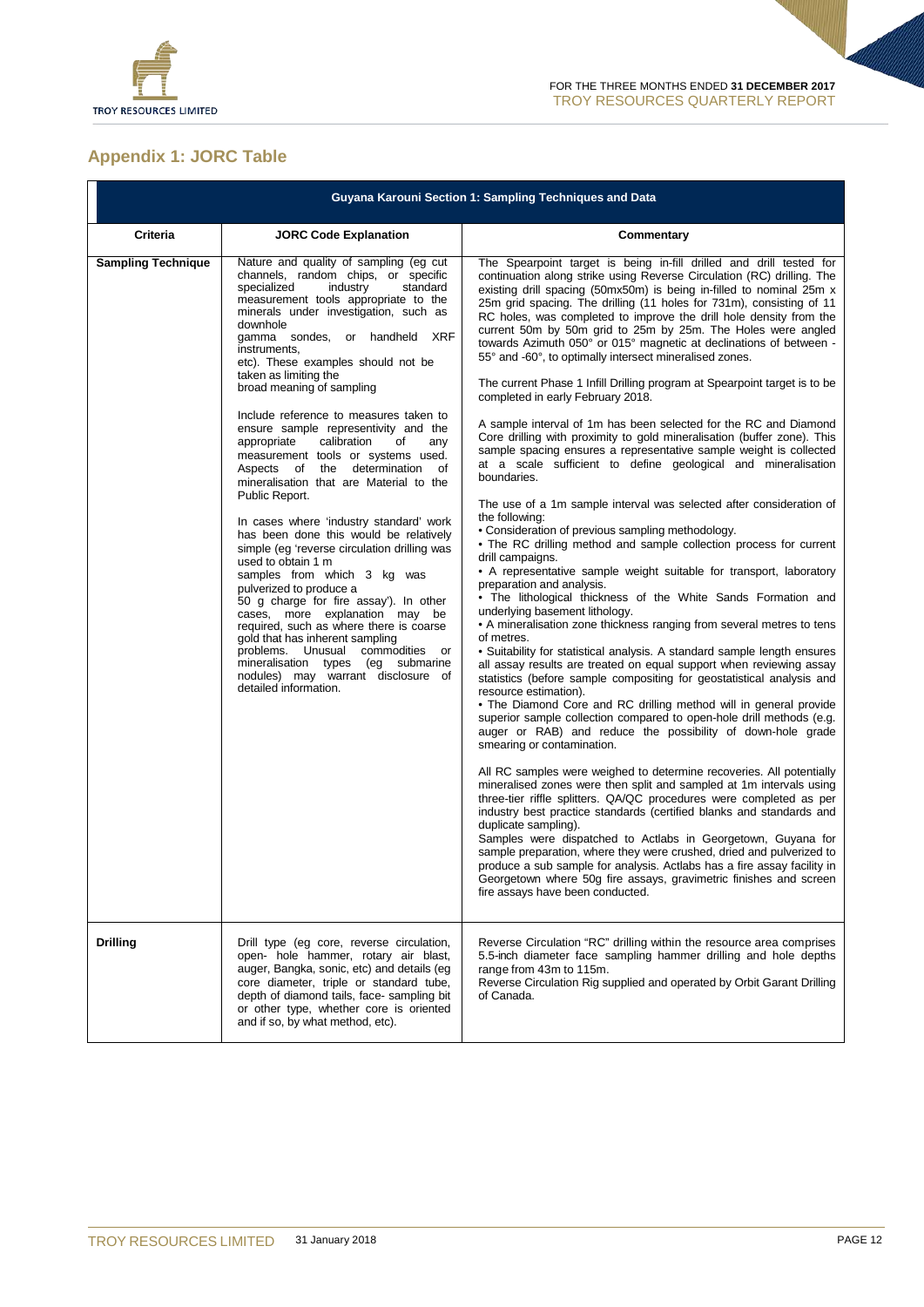

| <b>Drill sample</b><br>recovery                     | Method of recording and assessing core<br>and chip sample recoveries and results<br>assessed.<br>Measures taken to maximize sample<br>recovery and ensure representative<br>nature of the samples.<br>Whether a relationship exists between<br>sample recovery and grade and whether<br>sample bias may have<br>occurred due to preferential loss/gain of<br>fine/coarse material.                                                                                                                                                                                                                                                                                                                             | RC recoveries are logged and recorded in the database. Overall<br>recoveries are >75% for the RC; there are no significant sample<br>recovery problems. A technician is always present at the rig to monitor<br>and record recovery.<br>RC samples were visually checked for recovery, moisture and<br>contamination. The bulk of the Resource is defined by DC and RC<br>drilling, which have high<br>sample recoveries. The style of mineralisation, with frequent high-<br>grades and visible gold, require large diameter core and good<br>recoveries to evaluate the deposit adequately. The consistency of the<br>mineralised intervals is considered to preclude any issue of sample<br>bias due to material loss or gain.                                                                                                                                                                                                                                                                                                                                                                               |
|-----------------------------------------------------|----------------------------------------------------------------------------------------------------------------------------------------------------------------------------------------------------------------------------------------------------------------------------------------------------------------------------------------------------------------------------------------------------------------------------------------------------------------------------------------------------------------------------------------------------------------------------------------------------------------------------------------------------------------------------------------------------------------|-----------------------------------------------------------------------------------------------------------------------------------------------------------------------------------------------------------------------------------------------------------------------------------------------------------------------------------------------------------------------------------------------------------------------------------------------------------------------------------------------------------------------------------------------------------------------------------------------------------------------------------------------------------------------------------------------------------------------------------------------------------------------------------------------------------------------------------------------------------------------------------------------------------------------------------------------------------------------------------------------------------------------------------------------------------------------------------------------------------------|
| Logging                                             | Whether core and chip samples have<br>geologically<br>and geotechnical<br>been<br>logged to a level of detail to support<br>appropriate Mineral<br>Resource estimation, mining studies and<br>metallurgical studies.<br>Whether logging<br>qualitative<br>is<br>or<br>quantitative in nature.<br>Core<br>(or<br>costean/Trench,<br>channel,<br>etc)<br>photography.<br>The total length and percentage of the<br>relevant intersections logged.                                                                                                                                                                                                                                                                | Logging of diamond core and RC samples recorded regolith, lithology,<br>mineralogy, mineralisation, structural (DDH only), weathering,<br>alteration, colour and other features of the samples. RC samples were<br>photographed in wet form.<br>All drilling has been logged to standard that is appropriate for the<br>category of Resource which is being reported.<br>Geotechnical logging was carried out on all diamond drill holes for<br>recovery, RQD and number of defects (per interval). Information on<br>structure type, dip, dip direction, alpha angle, beta angle, texture,<br>shape, roughness and fill material are stored in the structure/Geotech<br>table of the database.                                                                                                                                                                                                                                                                                                                                                                                                                 |
| Sub-sampling<br>technique and<br>sample preparation | If core, whether cut or sawn and whether<br>quarter, half or all core taken. If non-core,<br>whether riffled, tube sampled, rotary split,<br>etc<br>and whether sampled wet or dry.<br>For all sample types, the nature, quality<br>and appropriateness of the sample<br>preparation technique.<br>Quality control procedures adopted for all<br>sub- sampling stages to maximize<br>representability of samples.<br>Measures taken to ensure that the<br>sampling is representative of the in-situ<br>material collected, including for<br>instance<br>results<br>field<br>for<br>duplicate/second-half sampling. Whether<br>sample sizes are appropriate to the grain<br>size of the material being sampled. | RC samples were collected on the rig using a three-tier riffle splitter.<br>Wet samples were initially speared to produce a preliminary sample.<br>The remainder of the wet sample is to be dried and then put through a<br>three-tier splitter for a final sample.<br>The sample preparation for all samples follows industry best practice.<br>Actlabs in Georgetown, Guyana for sample preparation, where they<br>were crushed,<br>dried and pulverized to produce a sub sample for analysis. Sample<br>preparation involving oven drying, coarse crushing, followed by total<br>pulverization LM2 grinding mills to a grind size of 85% passing 75<br>microns.<br>Field QC procedures involve the use of certified reference material as<br>assay standards, blanks, and duplicates for the RC samples only.<br>The insertion rate of these averaged 2:20 for core and 3:20 for RC.<br>Field duplicates were taken for 1m RC splits using a riffle splitter.<br>The sample sizes are appropriate to correctly represent the style of<br>mineralisation, the thickness and consistency of the intersections. |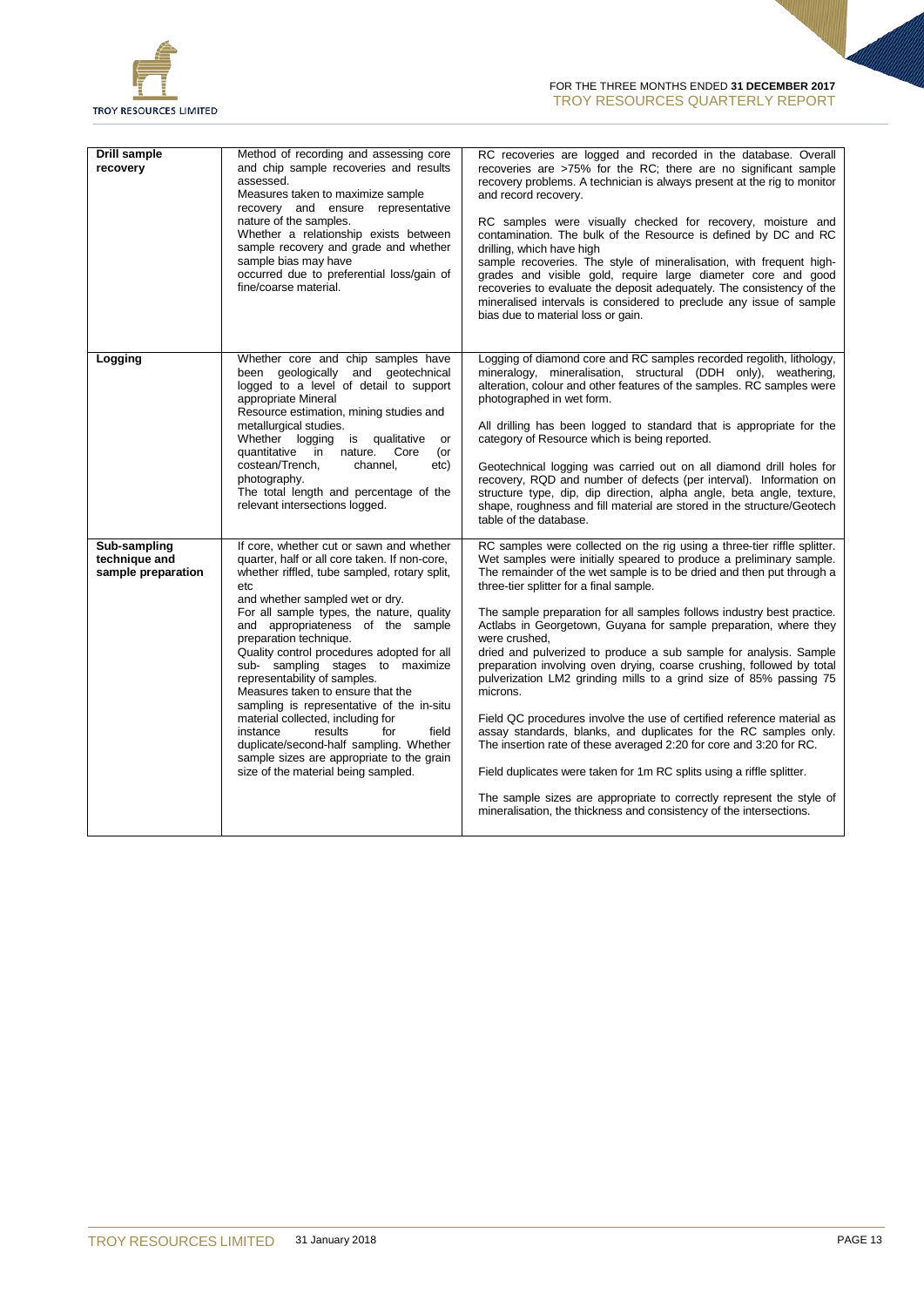

| <b>Quality of Assay</b><br>data and Laboratory<br>tests | The nature, quality and appropriateness<br>of the assaying and laboratory<br>procedures used and whether the<br>technique is considered partial or total.<br>For geophysical tools, spectrometers,<br>handheld XRF instruments, etc, the<br>parameters used in determining the<br>analysis including instrument make and<br>model, reading times, calibrations factors<br>applied and their derivation, etc.<br>Nature of quality control procedures<br>adopted (eg standards, blanks,<br>duplicates, external laboratory checks)<br>and whether acceptable levels of<br>accuracy (i.e. lack of bias) and precision<br>have been established. | The laboratory used a fire assay analytical method for detection of $5-$<br>10,000ppb gold with an AAS finish samples exceeding 10,000ppb.<br>No geophysical tools were used to determine any element<br>concentrations used in this Resource Estimate.<br>Sample preparation checks for fineness were carried out by the<br>laboratory as part of their internal procedures to ensure the grind size<br>of 85% passing 75 microns was being attained.<br>Laboratory QA/QC involves the use of internal lab standards using<br>certified reference material, blanks, splits and duplicates as part of the<br>in-house procedures.<br>Certified reference materials, having a good range of values, were<br>inserted blindly and randomly. Results highlight that sample assay<br>values are accurate, and that contamination has been contained.<br>Repeat or duplicate analysis for samples shows that the precision of<br>samples is within acceptable limits.<br>Sample preparation conducted by ActLabs Guyana Inc. and fire assay<br>performed by ActLabs Guyana by 50g fire assay with gravimetric<br>finish.<br>QA/QC protocol: For diamond core one blank and one standard<br>inserted for every 18 core samples (2 QA/QC samples within every 20<br>samples dispatched, or 1 QA/QC sample per 10 samples dispatched)<br>and no duplicates.<br>QA/QC protocol: For RC samples we insert one blank, one standard<br>and one duplicate for every 17 samples (3 QA/QC within every 20<br>samples or 1 every 8.5 samples). |
|---------------------------------------------------------|-----------------------------------------------------------------------------------------------------------------------------------------------------------------------------------------------------------------------------------------------------------------------------------------------------------------------------------------------------------------------------------------------------------------------------------------------------------------------------------------------------------------------------------------------------------------------------------------------------------------------------------------------|--------------------------------------------------------------------------------------------------------------------------------------------------------------------------------------------------------------------------------------------------------------------------------------------------------------------------------------------------------------------------------------------------------------------------------------------------------------------------------------------------------------------------------------------------------------------------------------------------------------------------------------------------------------------------------------------------------------------------------------------------------------------------------------------------------------------------------------------------------------------------------------------------------------------------------------------------------------------------------------------------------------------------------------------------------------------------------------------------------------------------------------------------------------------------------------------------------------------------------------------------------------------------------------------------------------------------------------------------------------------------------------------------------------------------------------------------------------------------------------------------------------------------------|
| Verification of<br>Sampling and<br>Assaying             | The verification of significant intersections<br>by either independent or alternative<br>company personnel.<br>The use of twinned holes. The verification<br>of significant intersections by either<br>independent<br>or alternative company personnel.<br>Discuss any adjustment to assay data.                                                                                                                                                                                                                                                                                                                                              | The verification of significant intersections has not been verified by<br>independent personnel. The Company's exploration manager has<br>verified significant intersections.<br>Primary data was collected using a set of company standard ExcelTM<br>templates and Logchief on Toughbook laptop computer using lookup<br>codes. The information was validated on-site by the Company's<br>database officers and then merged and validated into a final datashed<br>database.<br>Review of raw assay data indicated that some missing intervals<br>resulted from low to no recovery it is not necessarily an indication of<br>grade not been present.                                                                                                                                                                                                                                                                                                                                                                                                                                                                                                                                                                                                                                                                                                                                                                                                                                                                         |
| <b>Location of Data</b><br><b>Points</b>                | Accuracy and quality of surveys used to<br>locate<br>drill holes (collar and down-hole<br>surveys), trenches, mine workings<br>and other locations used in Mineral<br>Resource estimation.<br>Specification of the grid system used<br>Quality and adequacy of topographic<br>control.                                                                                                                                                                                                                                                                                                                                                        | All drill holes have been located by DGPS in UTM grid PSAD56 Zone<br>21 North.<br>Downhole surveys were completed at the end of every hole where<br>possible using a Reflex Gyro downhole survey tool, taking<br>measurements every 5m.<br>Lidar data was used for topographic control.                                                                                                                                                                                                                                                                                                                                                                                                                                                                                                                                                                                                                                                                                                                                                                                                                                                                                                                                                                                                                                                                                                                                                                                                                                        |

| Data Spacing and    | Data spacing for reporting of               | The nominal drill hole spacing is 25m by 25m and in places 30m      |
|---------------------|---------------------------------------------|---------------------------------------------------------------------|
| <b>Distribution</b> | <b>Exploration Results</b>                  | (northwest) by 25m (northeast).                                     |
|                     | Whether the data spacing, and distribution  |                                                                     |
|                     | is sufficient to establish the degree of    | The mineralised domains have demonstrated sufficient continuity in  |
|                     | geological and grade continuity appropriate | both geological and grade to support the definition of Mineral      |
|                     | for the Mineral Resource and Ore Reserve    | Resource and Reserves, and the classifications applied under the    |
|                     | estimation procedure(s) and classifications | 2012 JORC Code.                                                     |
|                     | applied. Whether sample compositing has     |                                                                     |
|                     | been applied.                               | Samples have been composited to one-meter lengths and adjusted      |
|                     |                                             | where necessary to ensure that no residual sample lengths have been |
|                     |                                             | excluded (best fit).                                                |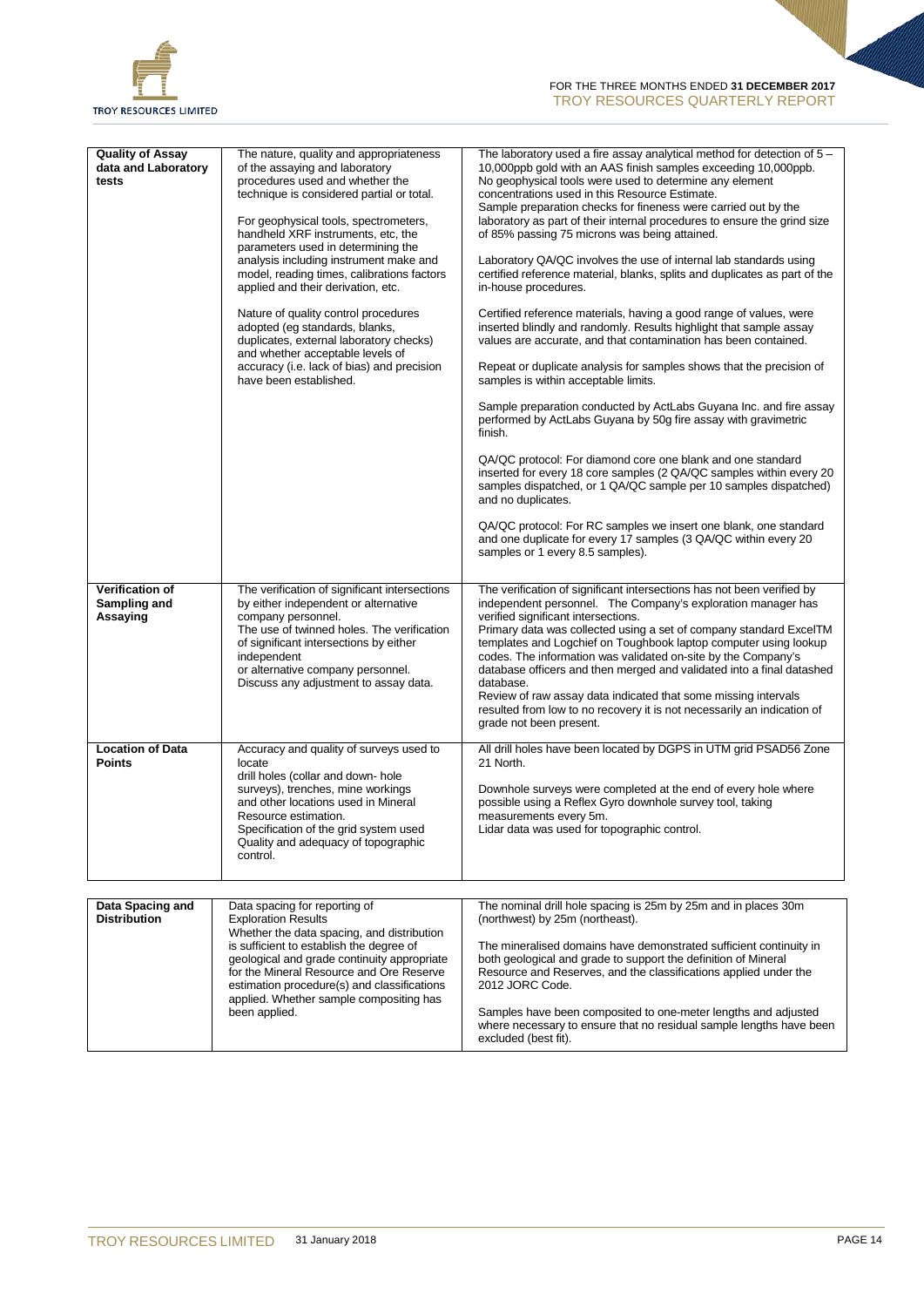

| <b>Orientation of Data</b><br>in Relation to<br>Geological<br><b>Structure</b> | Whether the orientation of<br>sampling<br>achieves<br>unbiased sampling of possible structures<br>and the extent to which this is known,<br>considering the deposit type.<br>If the relationship between the drilling<br>orientation and the orientation of key<br>mineralised structures is considered to<br>have introduced a sampling bias, this<br>should be assessed and reported if<br>material. | Most of the data is drilled to either magnetic 050° or 015° orientations,<br>which is orthogonal/ perpendicular to the orientation of the mineralised<br>trend. The bulk of the drilling is almost perpendicular to the<br>mineralised domains. Structural logging based on oriented core<br>indicates that the main mineralisation controls are<br>largely<br>perpendicular to drill direction.<br>No orientation-based sampling bias has been identified in the data at<br>this point. |
|--------------------------------------------------------------------------------|--------------------------------------------------------------------------------------------------------------------------------------------------------------------------------------------------------------------------------------------------------------------------------------------------------------------------------------------------------------------------------------------------------|------------------------------------------------------------------------------------------------------------------------------------------------------------------------------------------------------------------------------------------------------------------------------------------------------------------------------------------------------------------------------------------------------------------------------------------------------------------------------------------|
| <b>Sample Security</b>                                                         | The measures taken to ensure sample<br>security                                                                                                                                                                                                                                                                                                                                                        | Chain of custody is managed by Troy.<br>Samples are stored on site and delivered by Troy personnel to<br>Actlabs, Georgetown, for sample preparation.<br>When applicable the sample pulps for assay are then delivered to<br>DHL and freighted to Actlabs, Santiago assay laboratory.<br>Whilst in storage, they are kept under guard in a locked yard. Tracking<br>sheets are used track the progress of batches of samples                                                             |

|                                             |                                                                                                                                                                                                                                                                                                                                                                                                                                                        | Section 2 Karouni Reporting of Exploration Results                                                                                                                                                                                                                                                                                                                                                                                                                                                                                                                                                                                                                                                                                                                                                                                                                                                                                                                                                                                                                                                                                                                                                                                                                                                                                                                                                                                                                                                                                                                                                                                                            |
|---------------------------------------------|--------------------------------------------------------------------------------------------------------------------------------------------------------------------------------------------------------------------------------------------------------------------------------------------------------------------------------------------------------------------------------------------------------------------------------------------------------|---------------------------------------------------------------------------------------------------------------------------------------------------------------------------------------------------------------------------------------------------------------------------------------------------------------------------------------------------------------------------------------------------------------------------------------------------------------------------------------------------------------------------------------------------------------------------------------------------------------------------------------------------------------------------------------------------------------------------------------------------------------------------------------------------------------------------------------------------------------------------------------------------------------------------------------------------------------------------------------------------------------------------------------------------------------------------------------------------------------------------------------------------------------------------------------------------------------------------------------------------------------------------------------------------------------------------------------------------------------------------------------------------------------------------------------------------------------------------------------------------------------------------------------------------------------------------------------------------------------------------------------------------------------|
| Criteria                                    | <b>JORC Code Explanation</b>                                                                                                                                                                                                                                                                                                                                                                                                                           | Commentary                                                                                                                                                                                                                                                                                                                                                                                                                                                                                                                                                                                                                                                                                                                                                                                                                                                                                                                                                                                                                                                                                                                                                                                                                                                                                                                                                                                                                                                                                                                                                                                                                                                    |
| <b>Mineral Tenement</b><br>and Land Status  | Type, reference name/number, location<br>and ownership including agreements or<br>material issues with third parties such as<br>joint ventures,<br>partnerships, overriding royalties, native<br>title<br>Interests, historical sites, wilderness or<br>national park and environmental settings.<br>The security of the tenure held at the<br>time of reporting along with any known<br>Impediments to obtaining a license to<br>operate in the area. | The Karouni Project tenements cover an aggregate area of 211,013 acres<br>(85,394ha), granting the holders the right to explore for gold or gold,<br>diamonds or precious stones.<br>The tenements have been acquired by either direct grant to Troy<br>Resources Guyana Inc. (15,160 acres/6,135ha) or by contractual<br>agreements with Guyanese tenement holders (195,853 acres/79,259 ha).<br>Apart from the Kaburi Agreement (28,089 acres/11,367ha) which provides<br>for the Company to earn a 90% interest, all other vendor agreements<br>provide the Company with the right to obtain an ultimate interest of 100%.<br>The Karouni Project comprises a single (large scale) mining Licence, 40<br>(small scale) claim licences, 164 (medium scale) prospecting permits and<br>44 (medium scale) mining permits.<br>All licences, permits and claims are granted for either gold or gold,<br>diamonds or precious stones.<br>The various mining permits that cover the Smarts Deposit were originally<br>owned by L. Smarts and George Hicks Mining.<br>The permits were purchased by Pharsalus Gold (a wholly owned subsidiary<br>of Azimuth Resources) in 2011.<br>Troy Resources acquired the permits with the acquisition of Azimuth<br>Resources in August 2013. All transfer fees have been paid, and the<br>permits are valid and up to date with the Guyanese authorities. The<br>payment of gross production royalties is provided for by the Act and the<br>amount of royalty to be paid for mining licences 5%, however recent<br>mineral agreements entered stipulate a royalty of 8% if the gold price is<br>above US\$1,000 per ounce. |
| <b>Exploration done</b><br>by other parties | Acknowledgment<br>and<br>appraisal<br>of<br>exploration by other parties.                                                                                                                                                                                                                                                                                                                                                                              | Little modern exploration has been carried out over the tenement prior to<br>Azimuth's involvement which commenced in 2011.<br>Portions of the Karouni Project have been held continuously by small family<br>gold mining syndicates (locally termed 'Pork Knockers') since the 1960's.<br>This situation persists to the present day.<br>Portions of the current project area were variously held under option to<br>purchase agreements by Cominco (1974-75), Overseas Platinum<br>Corporation (1988) and Cathedral Gold Corporation (1993-2002).<br>In 1999, Cathedral Gold joint ventured the property to Cambior, then owner<br>and operator of the Omai Gold Mine located 40km to the east, with a view<br>to processing the Hicks mineralisation through the Omai processing facility.<br>Cambior intended to use its existing mining fleet, rather than road trains, to<br>haul mill feed from the Hicks Deposit. Execution of this approach proved<br>uneconomic and disruptive to the mining schedule at Omai itself. No further<br>work was undertaken, and the joint venture was terminated in 2000.<br>Available historic records and data were reviewed by both Troy during Due<br>Diligence prior to the takeover and by Runge as part of the Resource<br>modelling and estimation work.                                                                                                                                                                                                                                                                                                                                                       |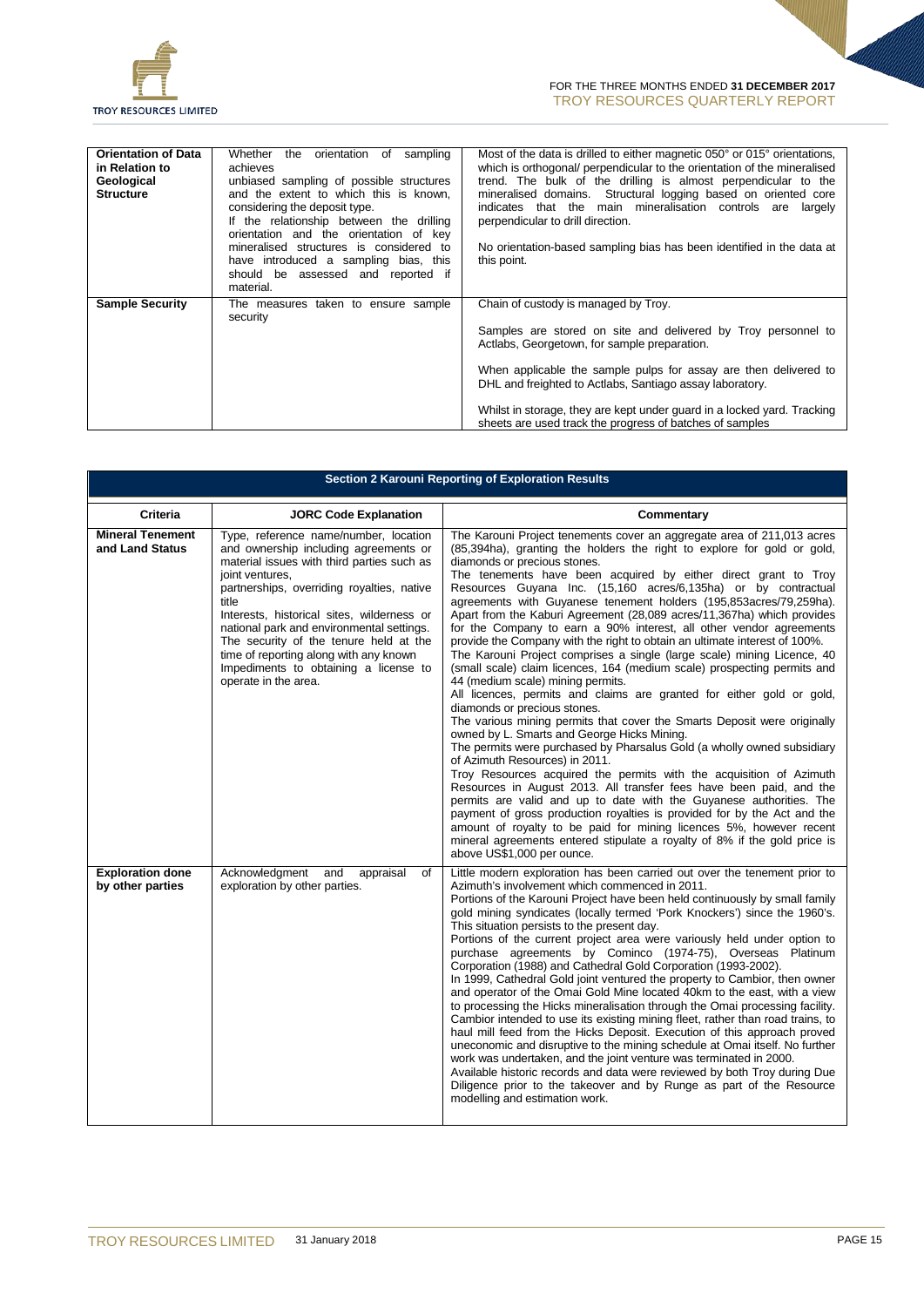

| Geology                                 | Deposit type, geological setting and style<br>of mineralisation.                                                                                                                                                                                                                                                                                                                                                                                                                                                                                                                                                                                                                                                       | Primary gold mineralisation is exposed at several localities within the<br>Karouni Project, the most notable being the Hicks, Smarts and Larken<br>Prospects along the northern extremity of the Project, where the White<br>Sand Formation cover has been removed by erosion to expose the<br>underlying mineralised Paleoproterozoic Greenstone successions of the<br>Trans- Amazonian Barama-Mazaruni Group.<br>Extensive superficial cover of White Sand Formation within the central and<br>southern portions of the Project tenements masks the basement lithology<br>and conceals any gold mineralisation.<br>The evaluation of airborne geophysical data has however indicated that the<br>Barama-Mazaruni Greenstone Belts and associated syn-tectonic intrusives<br>persist at shallow depth beneath this cover.<br>The mineralisation at the Smarts, Hicks and Larken Zones is associated<br>with a shear zone that transects a sequence of mafic to intermediate<br>volcanic and sedimentary volcanoclastics. The shear zone dips steeply<br>towards the southwest, strikes northwest to southeast, and is characterized<br>by intense brittle-ductile deformation and carbonate alteration plus quartz<br>veining and abundant pyrite.<br>The high-grade gold mineralisation is usually associated with zones of<br>dilational and stockworks quartz veining within and adjacent to the shear<br>zone.<br>At the Smarts Deposit gold is hosted by a northwest trending, sub-vertical<br>to steeply southwest dipping shear zone 2,800m in strike length and up to<br>60m wide. The shear zone has developed within basalts and andesites<br>comprising the footwall greenstone succession along the north-eastern limb<br>of a shallowly northwest plunging anticline. Auriferous mineralisation is also<br>noted at the contacts of porphyry-granite intrusives. The shear zone is<br>comprised of semi- continuous zones of quartz lenses and quartz-<br>carbonate veining or brecciation.<br>Numerous, moderately well-defined gold-rich lenses, up to 15m wide, occur<br>within the shear zone and are characterized by anomalous quartz veining,<br>quartz flooding, shearing, chloritization, seritisation and pyritisation. Visible<br>gold and the majority of gold values typically occur within and along<br>margins of quartz veins, in either silicified granitic porphyries, and in<br>adjacent, carbonate altered and pyritic sheared basalt or in coarser mafic<br>dyke lenses with intensive pyrite alteration. Pyrite is common at up to 5%<br>by volume associated with auriferous quartz veins.<br>Mineralisation is variously accompanied by silica-albite- sericite-chlorite-<br>carbonate-pyrite-tourmaline alteration, while fuchsite is developed within<br>porphyry intrusives in contact with high magnesium basalts and along shear<br>zones. |
|-----------------------------------------|------------------------------------------------------------------------------------------------------------------------------------------------------------------------------------------------------------------------------------------------------------------------------------------------------------------------------------------------------------------------------------------------------------------------------------------------------------------------------------------------------------------------------------------------------------------------------------------------------------------------------------------------------------------------------------------------------------------------|---------------------------------------------------------------------------------------------------------------------------------------------------------------------------------------------------------------------------------------------------------------------------------------------------------------------------------------------------------------------------------------------------------------------------------------------------------------------------------------------------------------------------------------------------------------------------------------------------------------------------------------------------------------------------------------------------------------------------------------------------------------------------------------------------------------------------------------------------------------------------------------------------------------------------------------------------------------------------------------------------------------------------------------------------------------------------------------------------------------------------------------------------------------------------------------------------------------------------------------------------------------------------------------------------------------------------------------------------------------------------------------------------------------------------------------------------------------------------------------------------------------------------------------------------------------------------------------------------------------------------------------------------------------------------------------------------------------------------------------------------------------------------------------------------------------------------------------------------------------------------------------------------------------------------------------------------------------------------------------------------------------------------------------------------------------------------------------------------------------------------------------------------------------------------------------------------------------------------------------------------------------------------------------------------------------------------------------------------------------------------------------------------------------------------------------------------------------------------------------------------------------------------------------------------------------------------------------------------------------------------------------------------------------------------------------------------------------------------------------------------------------------------------------------------------------------------------------------------------------------------------------|
| <b>Drill hole</b><br><b>Information</b> | A summary of all information material to<br>the understanding of the exploration<br>results including a tabulation of the<br>following information for all Material drill<br>holes:<br>• easting and northing of the drill hole<br>collar<br>• elevation or RL (Reduced Level -<br>elevation above sea level in metres) of<br>the drill hole collar<br>· dip and azimuth of the hole<br>· down hole length and interception depth<br>• hole length<br>• If the exclusion of this information is<br>justified on the basis that the information<br>is not Material and this exclusion does<br>not detract from the understanding of the<br>report, the Competent Person should<br>clearly explain why this is the case. | Intercepts that form the basis of this announcement are tabulated in Table 1<br>in the body of the announcement and incorporate Hole ID, Easting,<br>Northing, Dip, Azimuth, Depth and Assay data for mineralised intervals.<br>Appropriate maps and plans also accompany this announcement.<br>Complete detailed data on the project is included in the NI-43101 Tech<br>Reports available on the Company's website with the current report dated<br>September 8, 2014.                                                                                                                                                                                                                                                                                                                                                                                                                                                                                                                                                                                                                                                                                                                                                                                                                                                                                                                                                                                                                                                                                                                                                                                                                                                                                                                                                                                                                                                                                                                                                                                                                                                                                                                                                                                                                                                                                                                                                                                                                                                                                                                                                                                                                                                                                                                                                                                                              |